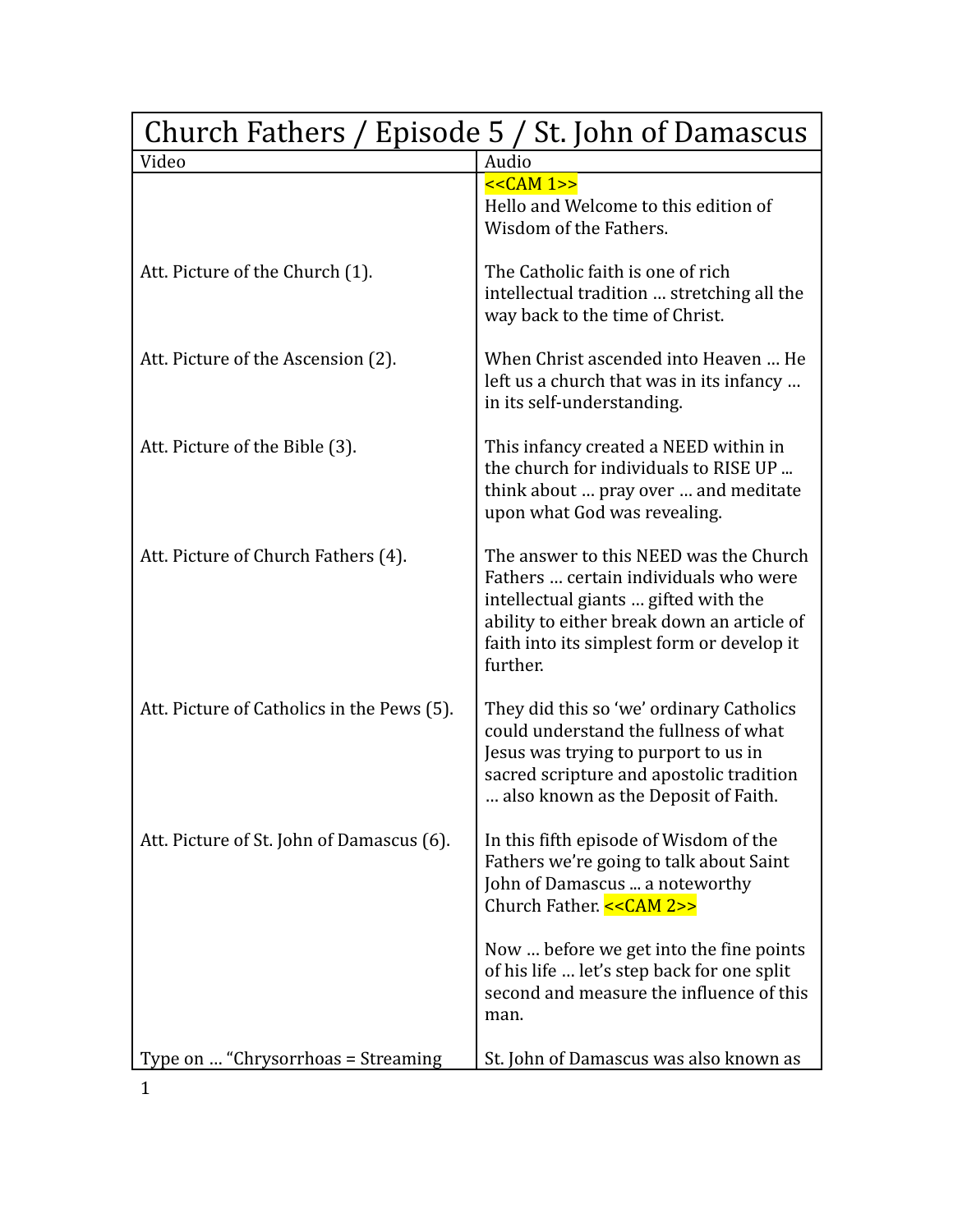| with Gold, or Golden Speaker".<br>Att. Picture of the Assumption (7). | John Damascene  Chrysorrhoas ,<br>which means "streaming with gold"  or<br>the golden speaker. He was a polymath<br>whose fields of interest and contribution<br>included law  theology  philosophy                                                                                                                                                         |
|-----------------------------------------------------------------------|-------------------------------------------------------------------------------------------------------------------------------------------------------------------------------------------------------------------------------------------------------------------------------------------------------------------------------------------------------------|
|                                                                       | and music. He is often referred to as the<br>Doctor of the Assumption due to his<br>writings on the Assumption of Mary.                                                                                                                                                                                                                                     |
| Att. Picture of a hymn (8).                                           | St. John of Damascus has the double<br>honor of being the last of the Greek<br>Fathers of the Church and the greatest of<br>her poets. He wrote works expounding<br>the Christian faith  and composed<br>hymns. He was chiefly known for his<br>ability to compile information into an<br>encyclopedia and he is famous for his<br>strong defense of icons. |
|                                                                       | Some consider him the originator of the<br>Scholastics  while others view him as<br>the initial Scholastic  and his work<br>"Of Orthodoxy"  is seen as the<br>principal compilation of Scholasticism.                                                                                                                                                       |
|                                                                       | The Life of St. John of                                                                                                                                                                                                                                                                                                                                     |
|                                                                       | Damascus                                                                                                                                                                                                                                                                                                                                                    |
| Att. Picture of Damascus (9).                                         | $<<CAM 1>>$<br>John was born into a prominent family in<br>Damascus in 676 A.D. He was brought<br>up under Muslim rule.                                                                                                                                                                                                                                     |
| Att. Picture of Syria (17).                                           | His father was a Christian and worked as<br>head of the tax department for Syria. He<br>wanted John to learn not only the books                                                                                                                                                                                                                             |
| Att. Picture of Greek and Muslim books<br>(10)(11).                   | of the Muslims  but those of the Greeks<br>as well. It is from this desire that John<br>became bilingual.                                                                                                                                                                                                                                                   |
| Att. Picture of a monk (12)(16).                                      | When John reached the age of 23 his<br>father searched for a Christian tutor<br>capable of giving his son the best<br>education the age afforded. He found a<br>Sicilian monk named Cosmas in the                                                                                                                                                           |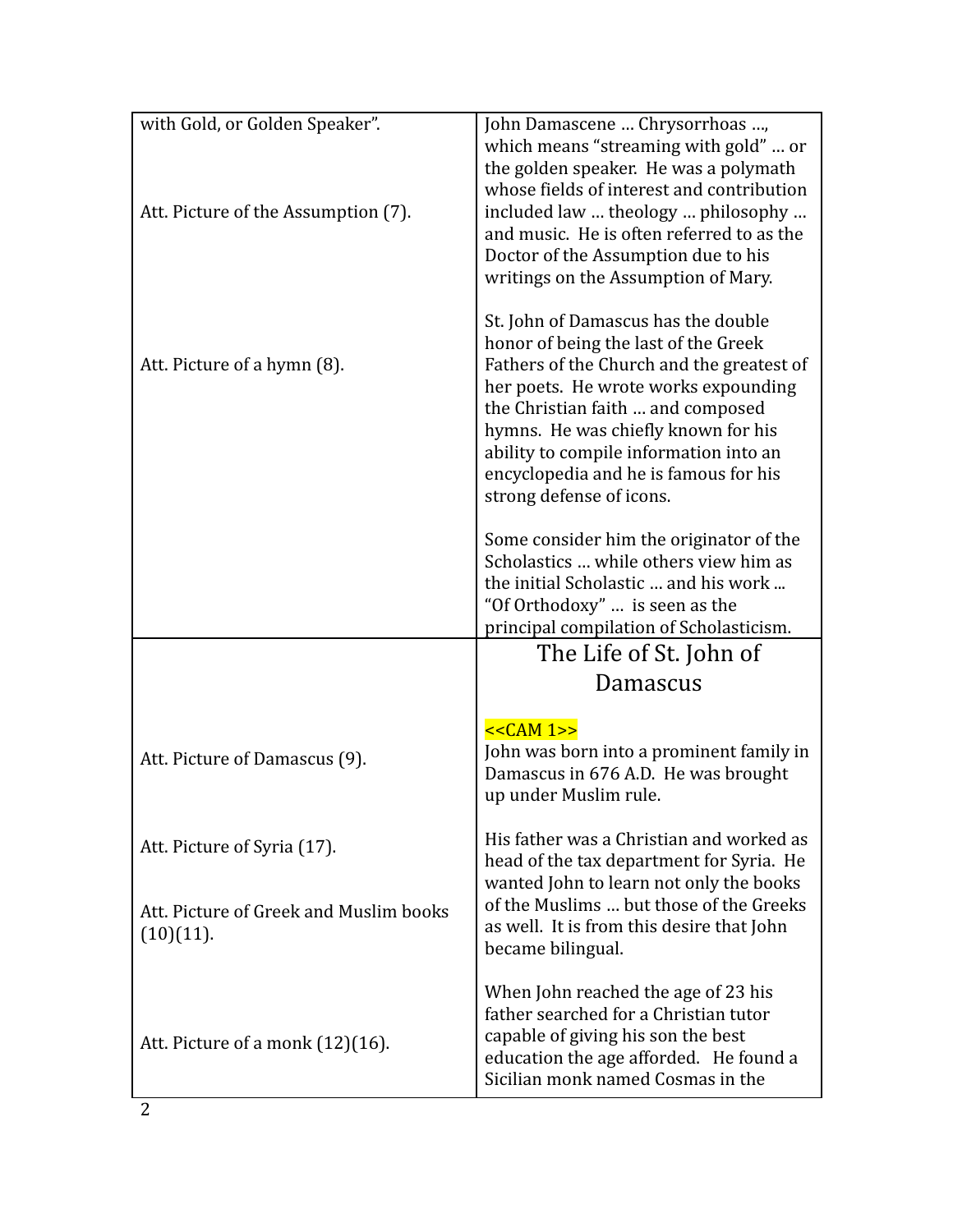| Att. Type on  "Algebra  Geometry<br>Music  Astronomy  Theology". | marketplace. He was being held captive<br>as a result of a raid for prisoners of war<br>that had taken place in the coasts of Italy.<br>This man turned out to be an erudite of<br>great knowledge and wisdom.<br>John was a precocious student  making<br>rapid progress in algebra  geometry<br>music  astronomy  and theology.<br>$<<CAM 2>>$                                                                                                                                                          |
|------------------------------------------------------------------|-----------------------------------------------------------------------------------------------------------------------------------------------------------------------------------------------------------------------------------------------------------------------------------------------------------------------------------------------------------------------------------------------------------------------------------------------------------------------------------------------------------|
| Att. Type on Iconoclast heresy.                                  | Once his father died  John was made<br>chief councilor of Damascus. It was<br>during this period that the Church in the<br>East began to fight the Iconoclast heresy.                                                                                                                                                                                                                                                                                                                                     |
| Att. Picture of the Byzantine Empire<br>(13).                    | The Iconoclast heresy was an argument<br>over the use of religious images in the<br>Byzantine Empire during the 8th and 9th<br>centuries. The Iconoclasts  those who<br>discarded images  objected to icon<br>worship for numerous reasons<br>including the Old Testament ban against<br>images in the Ten Commandments  and<br>the possibility of idolatry. The defenders<br>of icon worship  on the other hand<br>insisted on the symbolic nature of<br>images and on the dignity of created<br>matter. |
| Att. Picture of St. Sabas Monastery (14).                        | In the course of his defense for the<br>Church  John heard a call to a higher<br>life. He then left his position and entered<br>the monastery of St. Sabas  which is 18<br>miles southeast of Jerusalem. After the<br>usual probation  he was also ordained<br>a priest in 735  at the age of 59.<br>$<<CAM 1>>$                                                                                                                                                                                          |
| Att. Picture of John (15).                                       |                                                                                                                                                                                                                                                                                                                                                                                                                                                                                                           |
|                                                                  | John died in 749  at the age of 73  as a<br>revered Father of the Church  and is<br>recognized as a saint. He wrote works<br>expounding the Christian faith  and<br>composed hymns.                                                                                                                                                                                                                                                                                                                       |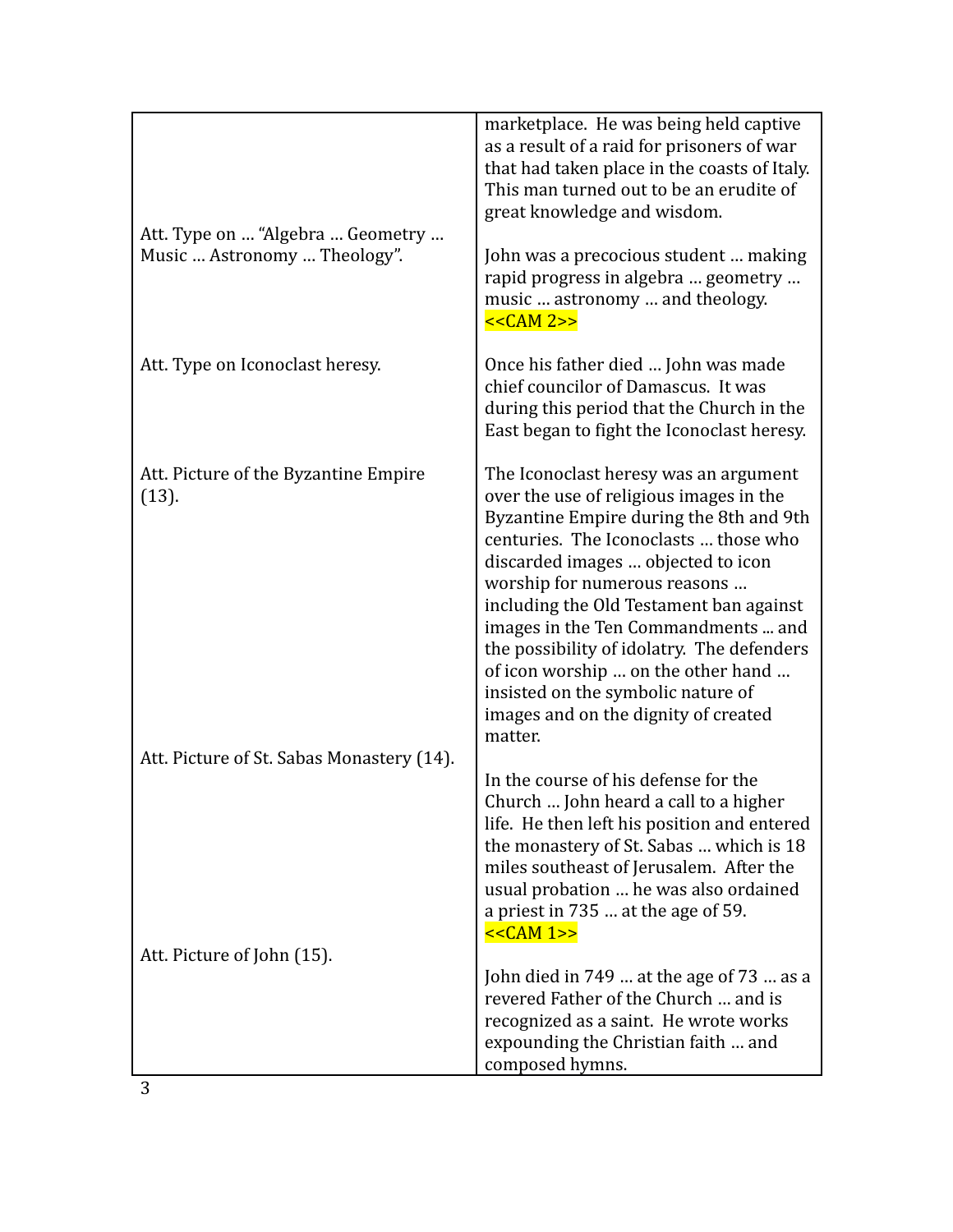|                                                                                            | Now that we have an understanding of<br>who Saint John of Damascus was  let's<br>take a look at what he had to say about<br>the filioque. $<<CAM 2>>$                                                                                                                                                                                                                                                                                                                                                                                                                                                                             |
|--------------------------------------------------------------------------------------------|-----------------------------------------------------------------------------------------------------------------------------------------------------------------------------------------------------------------------------------------------------------------------------------------------------------------------------------------------------------------------------------------------------------------------------------------------------------------------------------------------------------------------------------------------------------------------------------------------------------------------------------|
|                                                                                            | John of Damascus on the<br>Filioque                                                                                                                                                                                                                                                                                                                                                                                                                                                                                                                                                                                               |
| Att. Granite Background (for all quotes);<br>change color of background for each<br>quote. | "Likewise we believe also in one Holy<br>Spirit, the Lord and giver of life God<br>existing and addressed along with Father<br>and Son; uncreated, full, creative, all-<br>ruling, all-effecting, all-powerful, of<br>infinite power, Lord of all creation and<br>not under any lord; deifying, not deified;<br>filling, not filled; sharing in, not shared<br>in; sanctifying, not sanctified; the<br>intercessor, receiving the supplications<br>of all; in all things like to the Father and<br>Son; proceeding from the Father and<br>communicated through the Son"<br>(Exposition of the Orthodox Faith 8 [A.D.<br>$712$ ]). |
|                                                                                            | "And the Holy Spirit is the power of the<br>Father revealing the hidden mysteries of<br>his divinity, proceeding from the Father<br>through the Son in a manner known to<br>himself, but different from that of<br>generation" (ibid., 12).                                                                                                                                                                                                                                                                                                                                                                                       |
|                                                                                            | "I say that God is always Father since he<br>has always his Word [the Son] coming<br>from himself and, through his Word, the<br>Spirit issuing from him" (Dialogue<br>Against the Manicheans 5 [A.D. 728]).                                                                                                                                                                                                                                                                                                                                                                                                                       |
|                                                                                            | Conclusion                                                                                                                                                                                                                                                                                                                                                                                                                                                                                                                                                                                                                        |
| Att. Russell on screen; no pictures or<br>animations.                                      | $<<CAM 2>>$<br>Well  that's all for this episode! Thank<br>you for tuning in to Wisdom of the                                                                                                                                                                                                                                                                                                                                                                                                                                                                                                                                     |